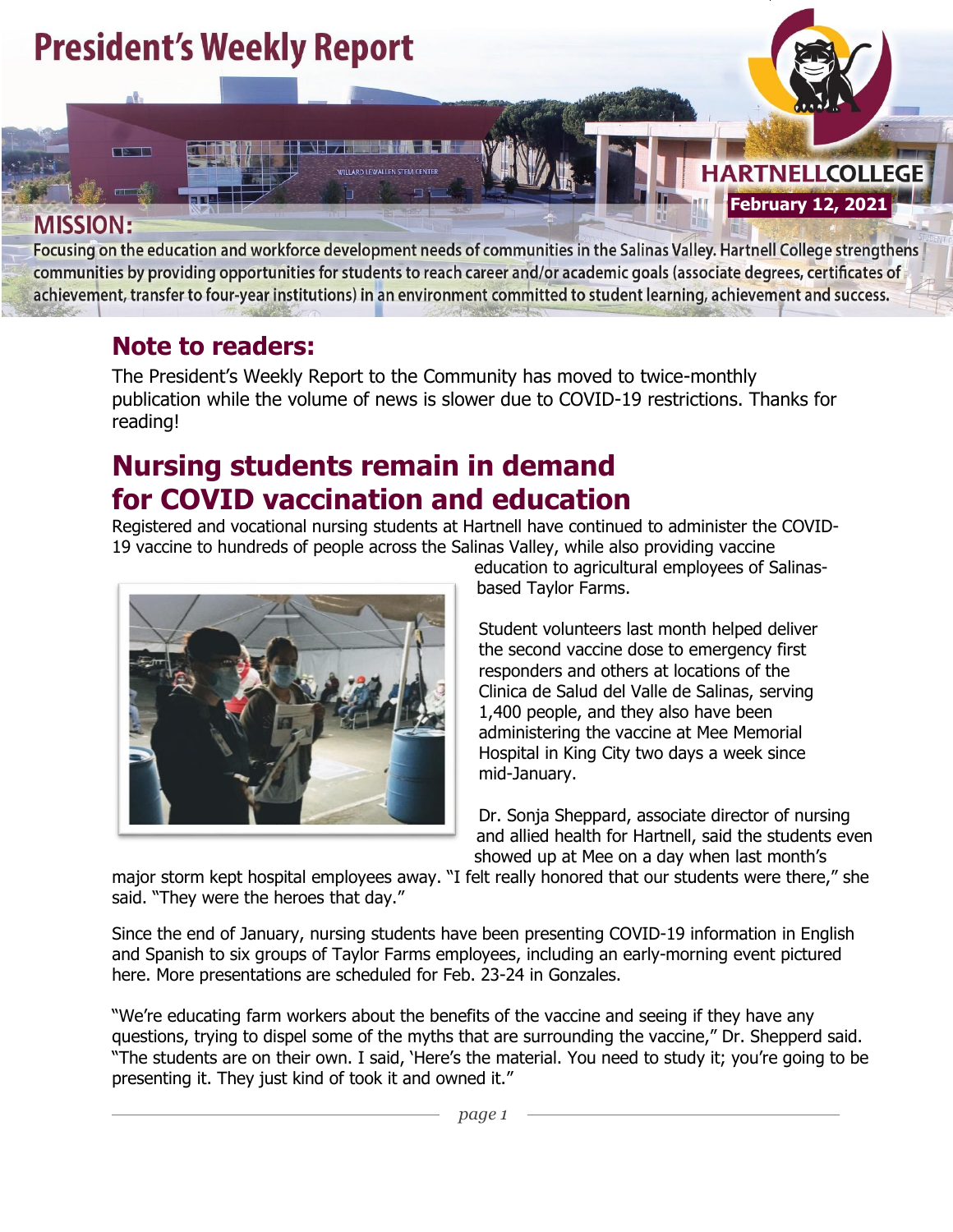### **Measure T Bond Oversight Committee delivers annual report for 2019-20**

The 10-member Measure T Citizens Bond Oversight Committee is making its 2019-2020 annual report available by publicizing links to the publication in Salinas-area newspapers and on social media.

The four-page report is posted in English and Spanish at [www.hartnell.edu/about/t/cboc2019-](http://www.hartnell.edu/about/t/cboc2019-20annualreport.pdf)

[20annualreport.pdf](http://www.hartnell.edu/about/t/cboc2019-20annualreport.pdf) (English), and [www.hartnell.edu/about/t/cboc2019-](http://www.hartnell.edu/about/t/cboc2019-20annualreportspanish.pdf) [20annualreportspanish.pdf](http://www.hartnell.edu/about/t/cboc2019-20annualreportspanish.pdf) (Spanish).

It provides an update on progress and plans for the \$167 million Measure T Bond, approved in 2016 by voters in the Hartnell Community College District. The construction being funded will further student success on Hartnell's two Salinas campuses, as well as through new education centers in Soledad and Castroville (pictured) and expansion of the King City Education Center.



Phase I of the bond, totaling \$70 million, covers those projects already completed or underway. Phase II, totaling \$48.5 million, is designated for construction of a new building on the Alisal Campus and modernization of buildings J (visual arts) and K (performing arts). Phase III, totaling, \$48.5 million, is projected for renovation of the physical education complex on Main Campus, buildings F, G and H, and building N (Merrill Hall), as well as contingencies and cost escalation.

"The CBOC will continue to fulfill its duties over the next several years until all expenditures have been made as stated in Measure T," stated committee Chair Grant Leonard, who works as a housing analyst for the City of Monterey.

### **Students share testimonials on the benefits of Math Academy**

Four students and one tutor from Hartnell's Online Winter Math Academy shared their positive experiences during the Feb. 2 meeting of the Hartnell College Governing Board.



The academy, held Jan. 11-16, is offered twice a year for students preparing to start a new math class. Normally face-to-face, it has switched to a virtual format during the pandemic. Subjects available for review and preparation during the sessions include elementary and intermediate algebra, statistics, trigonometry, pre-calculus and calculus. Participants also review how to study efficiently and prepare for tests while gaining confidence for math success at Hartnell and beyond.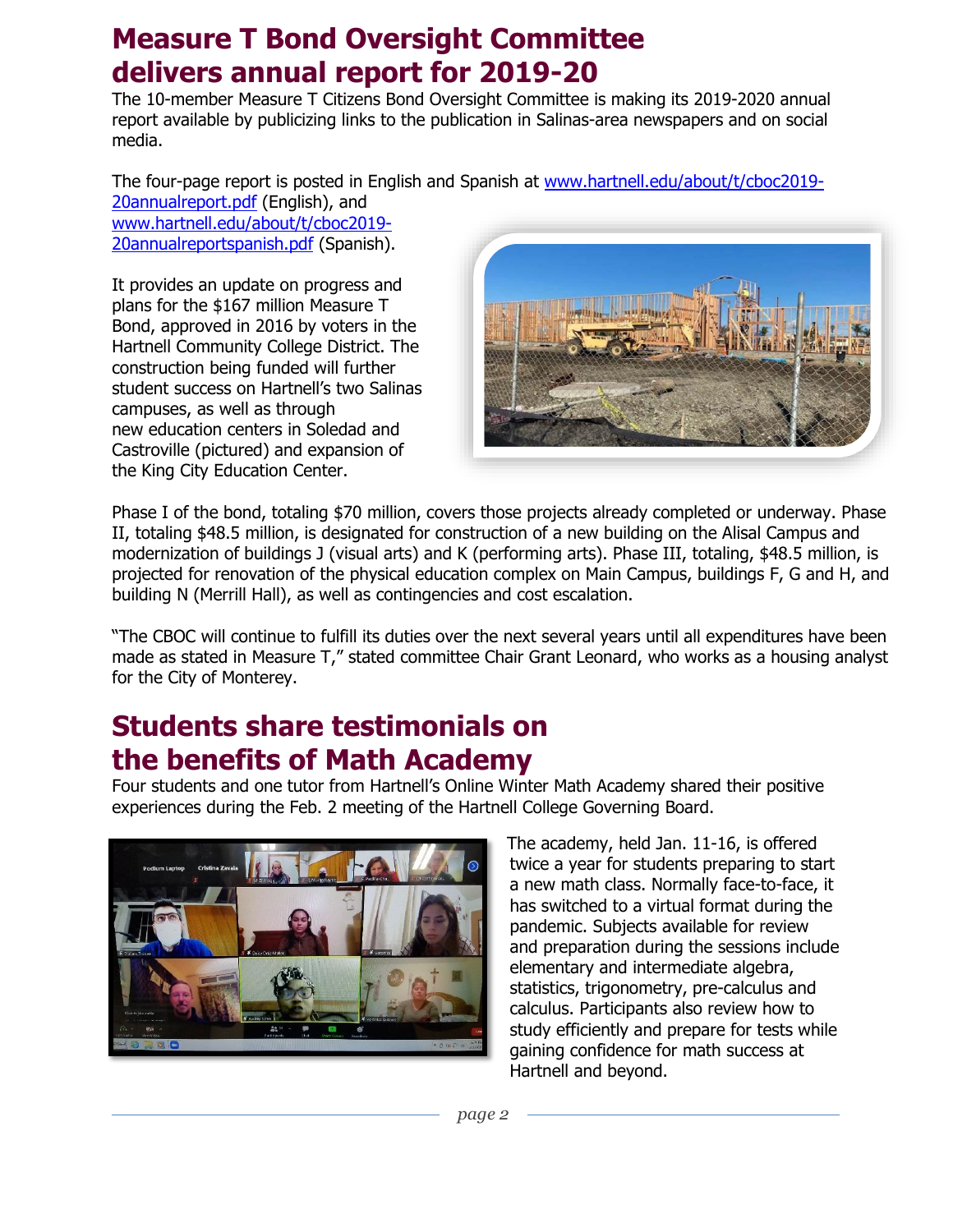One of the students who spoke to the board, freshman Veronica Aguilar (pictured middle right), said participation in the winter academy made her much more prepared and confident, providing a "social aspect, while at the same time I was learning math and going over some things that I learned in high school." Another panel member, Audrey Jones (pictured bottom center), said the academy was especially valuable to her as an older adult and career professional who is continuing her education after 30 years. The experience "really eased my anxiety," Jones said, "and introduced me to the type of work that I would be using in the classroom."

## **Melissa Chin-Parker takes helm as interim director of The Western Stage**

The Hartnell College Governing Board on Feb. 2 approved appointment of Melissa Chin-Parker as interim artistic director for The Western Stage theatre company, based at Hartnell. She previously was artistic program director, working with former artistic director Jon Selover, who retired in December. The interim appointment runs through 2021.

In a Feb. 8 email to supporters of The Western Stage (TWS), Chin-Parker said her interim appointment "speaks to our long history of excellence and the trust that the trustees and college administration have that we can weather campus closure and return as strong as ever."



Although TWS has postponed several stage productions originally

scheduled for 2020, she announced a series of online offerings called "In the Meantime In Between Times." These include "A View From the Casting Table," the opportunity to try a cold script reading and receive feedback from Casting Coordinator Melinda DeRouen, and the Alumni Symposium Series, presentations by former company members who are now industry professionals. Details and updates are available at [westernstage.com.](westernstage.com)

### **VECAA program offers online help with financial aid applications**



United Way of Monterey County is partnering with Hartnell to offer college-bound students and their families free assistance with FAFSA and Dream Act applications ahead of the important March 2 deadline.

> The Volunteer Education and College Assistance Alliance [\(VECAA\)](https://www.unitedwaymcca.org/sites/unitedwaymcca.org/files/2020%20VECAA%20Program%20Flyer.pdf) was established with Hartnell in fall 2019, originally offering in-person financial aid workshops at the college and other locations in the county. Because of COVID-19, those services are now available remotely, seeking to increase the number of students at Hartnell and other colleges who have completed the applications required to receive

For more information or to schedule a virtual appointment, call United Way's Salinas office at 831-757-3206 or dial 211.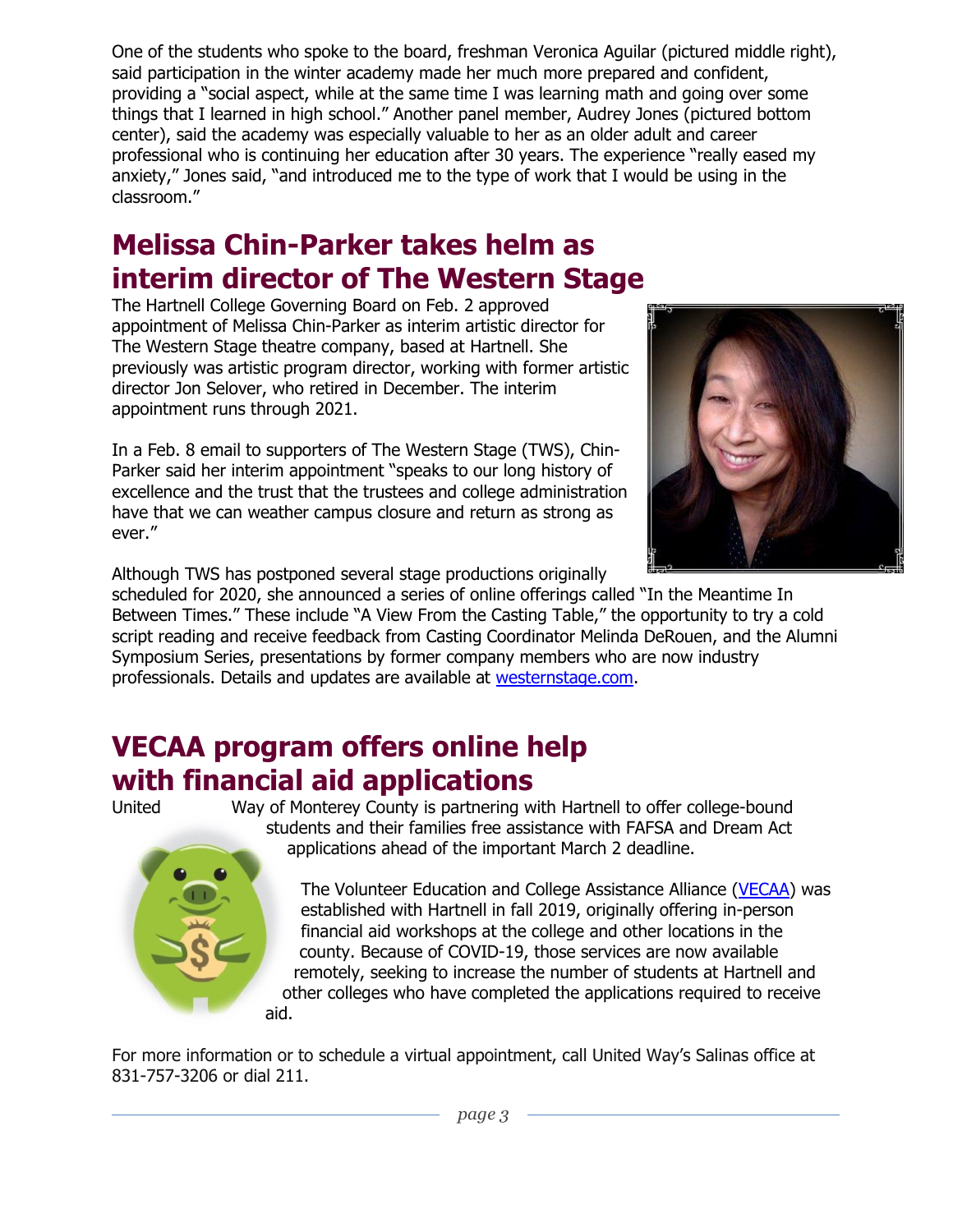### **WELI Forum to be presented March 5 with complimentary online access**

The Seventh Annual Women's Education & Leadership Institute (WELI) Forum will be presented online at 12 p.m. on March 5, celebrating triumph and endurance through the eyes of women on the front lines of medicine, education, crisis counseling and the Salinas Valley agriculture community.

WELI is a Hartnell student completion and leadership program that has graduated some 200 women scholars and granted about \$400,000 in scholarships since 2011. Participants receive leadership training, mentorship and a \$2,000 award.

The featured highlight of the upcoming forum will be a panel discussion with women involved in community support amid COVID-19. The panelists are Carla Spencer, director of emergency services for Salinas Valley Memorial Hospital; Carol Kimbrough, clinical supervisor of Crisis Counseling and Emotional Wellness Services at Hartnell; Christy Flis, education sales leader for Zoom; and Joann Greathead, vice president of member relations and finance for the



Grower-Shipper Association of Central California. The moderator will be Adrienne Laurent, chief communications officer for the Salinas Valley Memorial Healthcare System and a member of the Hartnell College Foundation Board of Directors.

Free registration for the Zoom event is available [here.](https://us02web.zoom.us/webinar/register/WN_qDwzfi1ZQvmU9Vb0Vef_zw) As in past years, the program will include fundraising opportunities in support of WELI Scholars.

### **Hartnell students and employees benefit from immigration services**

Grounded in a commitment to serving all students, regardless of immigration status, Hartnell continues to offer its students and employees free, confidential, immigration services by



appointment through its participation in the Community College Immigration Legal Services program.

Through the Center for Achievement and Student Advancement (Mi CASA), Hartnell is one of 16 California Community Colleges selected to join a partnership funded by the California Department of Social Services and the Foundation for California Community Colleges. They enable

students, staff and faculty at any and all of the state's 116 colleges to access free personalized immigration legal services from highly qualified legal practitioners. These services are available to family members, as well.

Licensed immigration attorneys from the UFW Foundation and representatives accredited by the federal Office of Legal Assistance Programs (OLAP) are available to provide culturally-competent, trauma-informed and reliable expertise to the greater campus community. Multilingual services include legal consultations to screen for immigration relief, new and renewal applications for Deferred Action for Childhood Arrivals (DACA) and naturalization/citizenship applications.

Online appointments can be made [here.](https://ufwflegalservicescollege.as.me/schedule.php) Additional assistance is available at 1-877-881-8281.